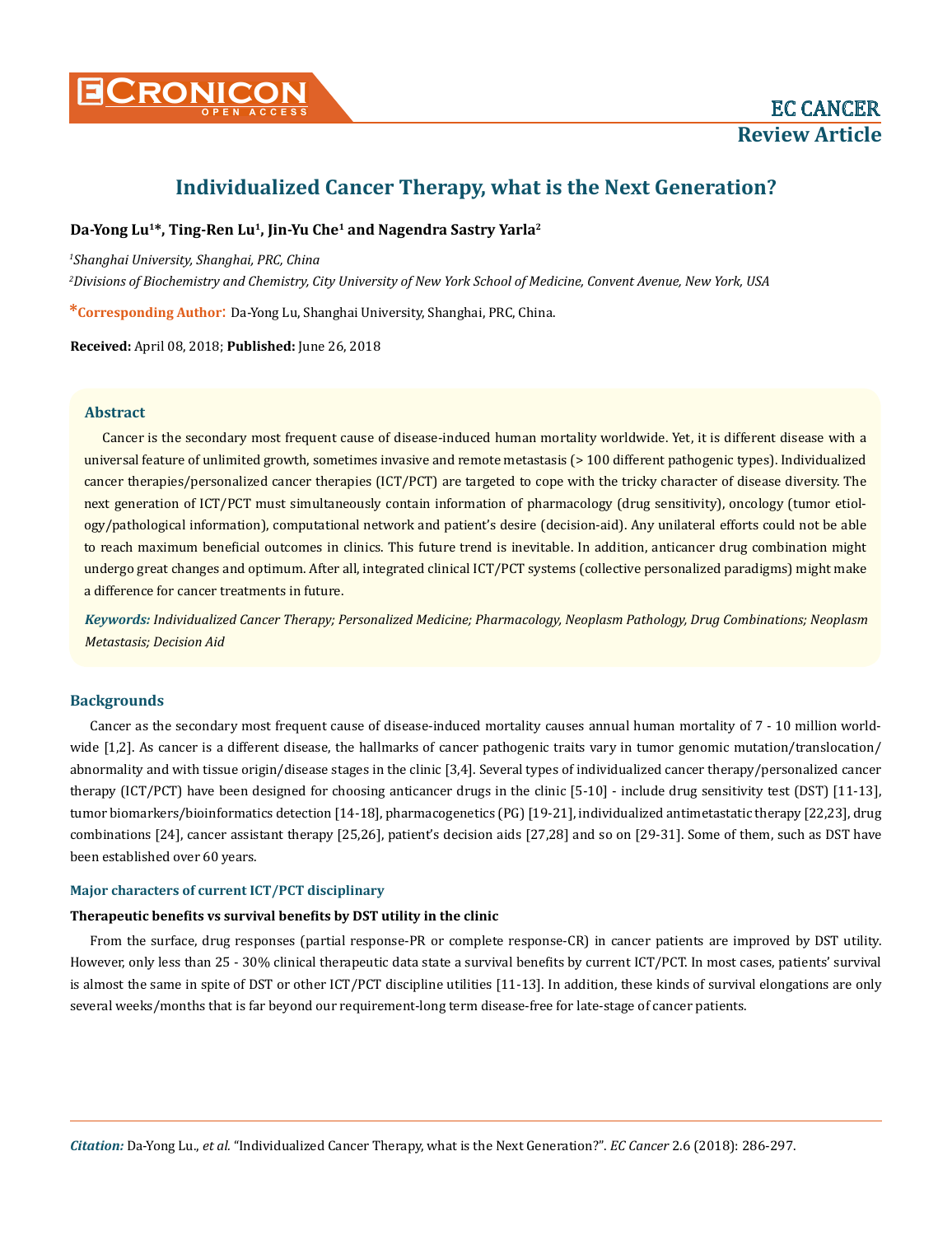#### **Biomarkers and bioinformatics**

Bioinformatics is a modern approach that provides by a variety of techniques (omics) for mining and analyzing overall tumor abnormalities of DNA, RNA, proteins and glycoligands in human bodies [14-18]. Presently, the best example of utilizing cancer biomarkers or bioinformatics is for revealing abnormal proteins of cancer antigens. Though previous practice has established workable routines (more than 10 biomarkers) in general hospitals, it is not perfect for drug choice.

Why do we give this conclusion? If we know all information of tumor origin and pathological progresses, we still cannot determine which type of anticancer drug is most suitable. Anticancer drug activity is not parallel with oncology in mathematical ways. The pharmacological data of drug is more complicated comparing with mathematical/physics data analysis of oncologic changes.

#### **Pharmacogenetics (PG) for cancer therapy**

By entering this millennium, clinical applications of PG have been greatly intensified worldwide, especially PG for hepatic or other organ metabolism enzymes in human bodies. Presently, the purpose of PG anticancer study is mostly to predict the fraction of active or inactive metabolites. The final required dosage of a drug is deduced from the genetic variation of metabolic enzymes in tumors or human bodies [19-21] (Figure 1). Overall, PG study at this stage is an effort to maximize efficacy and minimize toxicity of drugs in individual patients. Yet, present PG can only detect a narrow-range of human genes and improperly judgment of anticancer activity of drugs in most patients.

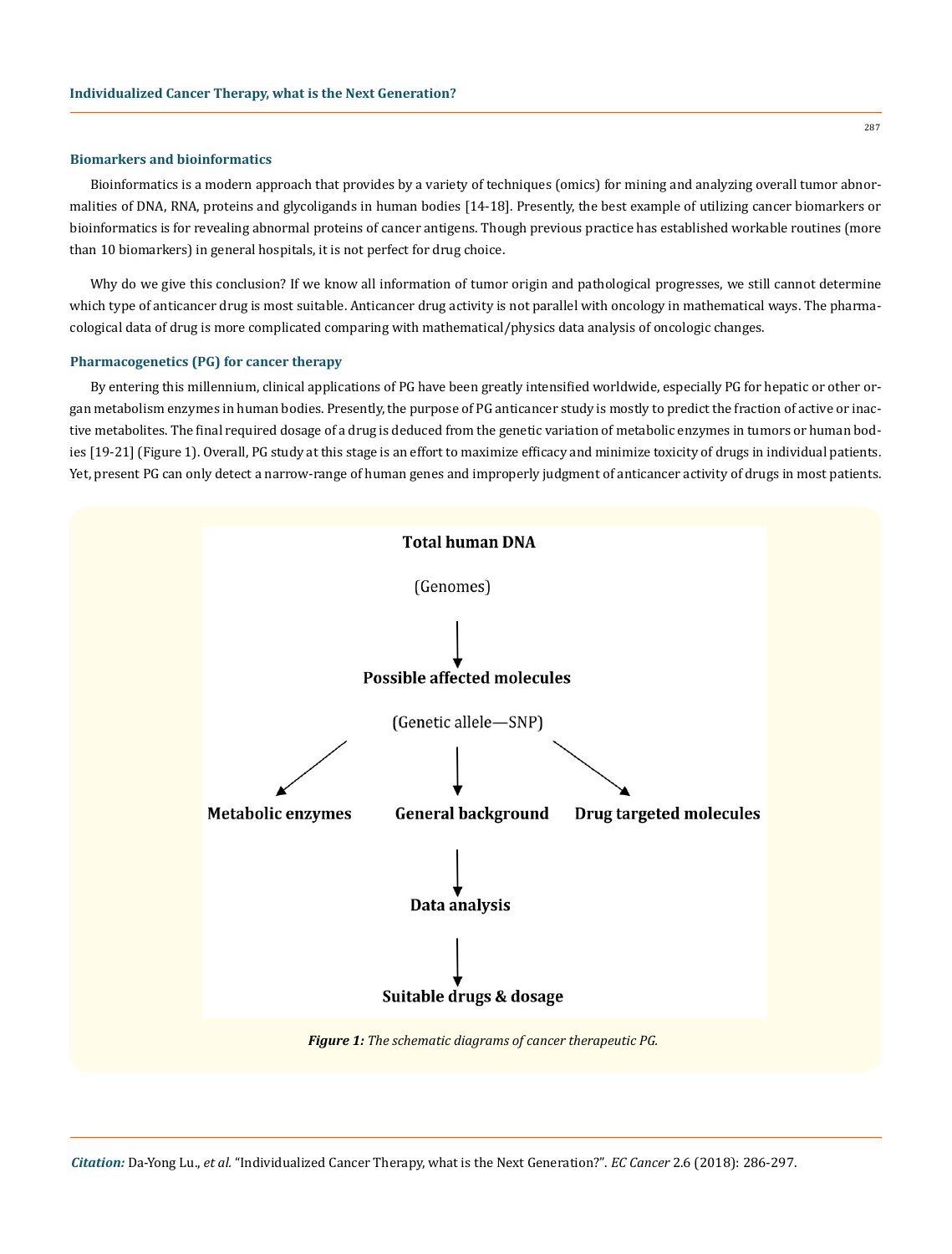#### **Individualized antimetastatic chemotherapy**

Similarly, large portion of cancer mortality (90%) is caused by cancer metastasis [32-35]. However, DST commonly evaluates drug response to primary tumor. No specific therapy against metastatic tumors fails for improving patients' survival. This shortcoming will greatly undermine current ICT/PCT imperfection.

Since cancer metastasis plays key role for cancer deaths, it is reasonable to garner growing attentions of neoplasm metastasis from individual patients. Individualized antimetastatic chemotherapy is to treat cancer according to different stages of neoplasm metastasis [22,23].

However, until now, clinical cancer treatments are mainly focused on primary tumors. Antimetastatic drugs are not widely developed [36-43]. Due to this knowledge deficiency, any small breakthrough for antimetastatic therapy is supposed to make a great difference in cancer therapies. Apart from this antimetastatic drug development, antimetastatic drug targets [44-61], especially against formed metastatic foci are top priorities in cancer treatment study. Some new PCT/ICT modality with this function can be valuable avenues for this breakthrough.

Therapeutic dilemma in metastatic treatment has been noticed. More recently, it is known that transmission of primary tumor into mobile status (floating in the vessels) is the transmission from epithelial to mesenchymal (EMT) and transmission of mobile tumors to metastatic nodules in remote organs is from mesenchymal to epithelial (MET) [62-66]. Thus, it might be mechanistically therapeutic oppositions between primary tumor and formed metastatic tumors.

# Primary tumors  $\rightarrow$  EMT  $\rightarrow$  Circulating tumors  $\rightarrow$  MET  $\rightarrow$  Metastatic nodules

*Figure 2: Overall picture of pathological mechanisms from primary tumors and metastatic tumors [74].*

There is an opposite biological pathways and mechanisms between primary tumor and metastatic tumors. So, it is proposed that anticancer agents inhibiting primary tumors might be a promoter to metastatic tissues [67,68]. Facing this therapeutic dilemma, we argue that drug combinations/biotherapy may be helpful for this clinical situation [68-71].

#### **Drug combinations**

Most cancers have multiple genetic alterations and molecular abnormalities, especially for late-stage cancer patients. Drug combination might help us on this matter [72,73]. Generally speaking, anticancer drug cocktail might be one of the good solutions for cancer therapy [74-78]. However, it becomes a modern cliché in clinical cancer treatments [74-78]. How to combine use of anticancer drugs is an emerging problem for anticancer drug therapy study [79,80]. Future trends will be discussed in later section.

#### **Assistant cancer therapy**

Similarly, anticancer assistant therapy is also a useful way of therapeutic improvements, especially for some very refractory cancer types-solid tumors [25,26, 55-61]. In future, some new laws (what types of anticancer or antimetastatic drugs are the best combinations) remain to be elucidated. These types of medical findings must be repeatable and discovered by experimentally pharmacologic study and double-blind clinical evaluations [25,26]. These topics are the major pharmacological/therapeutic issues in clinical ICT/PCT trials.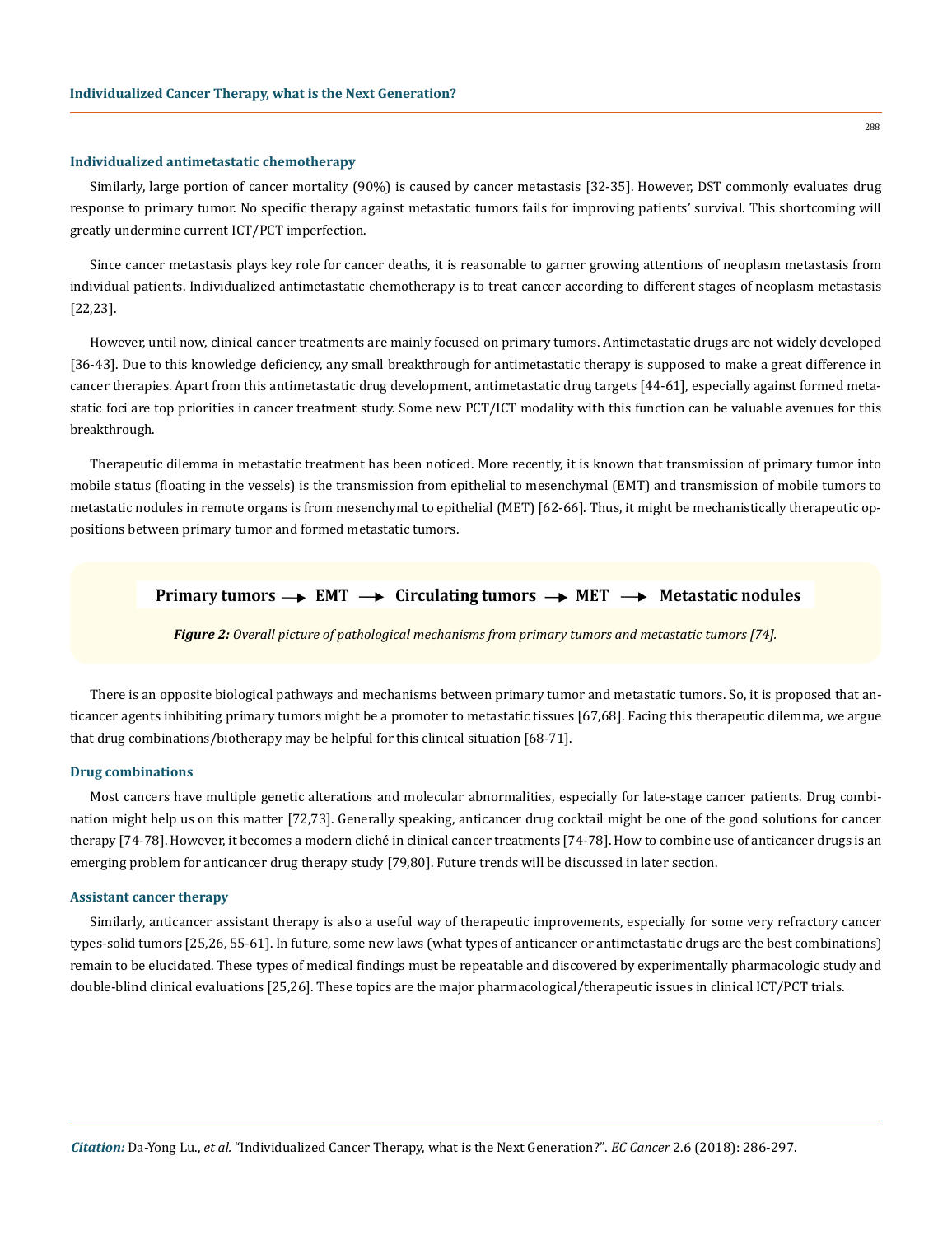#### **Patient's decision**

In order to satisfy cancer patients and improve therapeutic outcomes, decision aids systems might also helpful in clinical therapeutics [27,28]. By providing decision aids service, cancer patients may be more cooperative and optimize for further clinical cancer therapeutics. This emerging technique may reach unexpected result in cancer treatments. This type of medical service might be added to future PCT/ ICT items.

#### **Artificial intelligence in ICT/PCT**

Artificial intelligence techniques might sooner or later go into hospitals. This important cancer treatment trend must be noticed early. Since repetitive therapeutic work or variability of doctor's prescriptions will be superseded by computers, robots and other artificial intelligence technology. Don't miss this milestone work in future.

#### **Economic consideration of ICT/PCT and cost-effective in clinical trials**

Updating clinical cancer treatments is a difficulty and cost thing nowadays. Though it is a better way to benefit tumor growth/metastasis treatments by ICT/PCT, we still do not find any closer association between therapeutic benefits and therapeutic expenditures. A good balance between drug activity, toxicities and cost is the state-of-the-art system and new law of anticancer drug combination study. In order to do that, mathematical/computational network is the cheapest ways for simulations and decision-making. As a result, further work is needed in this avenue.

Since many ICT/PCT strategies are complementary with each other, two or three types of ICT strategies are seldom applicable in one cancer patient for economic considerations and technical feasibility. According to cancer patient' pathological situation and financial condition, we can optimize cancer therapeutics for patients in future [29-31]. However, selections of ICT/PCT must be based on cost-effective evaluations. Cost-effective study of drug combination and biotherapies, such as gene therapy or antibody therapy is main parts of ICT/ PCT owing to their relatively higher therapeutic costs. Considering more than \$10,000 expenditure of common cycles of drug combination/biotherapy, the cost of new types of ICT/PCT strategic options may be much less if we can maintain the diagnostic fee to \$30 - 5,000. ICT/PCT of less than 5,000 USD is certainly cost-effectiveness. After new cost-effective diagnostics, it will certainly increase the quality adjusted life year (QALY) of cancer patients, especially in some early stage of cancer or young cancer patients [29-31]. Almost each of presently used ICT/PCT strategies is cost-effective from broader definitions and possibly save the life of more cancer patients.

#### **Comparisons of different items of ICT/PCT strategies**

Since cancer treatments are far from our expectations and requirements-greatly elongation of cancer patient's survivals, ICT/PCT perfections is inevitable.

In order to improve currently available ICT/PCT strategies, new round of experimental/clinical campaign and ICT/PCT applications will be undergone. Presently, anticancer drug development is more suitable for human leukemia treatment and less effective to solid human tumors, especially to late-staged cancer patients. In future, more complex forms of ICT/PCT will be developed for cancer patients with solid tumors.

Among different types of ICT/PCT, which type of ICT/PCT strategy is the best? Each of them has its own advantages and disadvantage. At present no one type of ICT/PCT strategies is obviously advantageous over the others. In addition, no available ICT/PCT strategy has been well enough to significantly increase the patient's survivals comparing with conventional therapy. So, we desperately need some dramatic moves to create new generations of more matured ones by integrating the advantages of most ICT/PCT types. Although much effort has been made, main obstacles remain to be overcome. The most important drawbacks of these ICT/PCT strategies is there is almost no survival benefits in patients with noticeable metastatic nodules in spite of DST, PG and other item utilities [32-35]. But it can be a future miracle if we can perfect them into a successful one. So, are we ready for that yet? [81].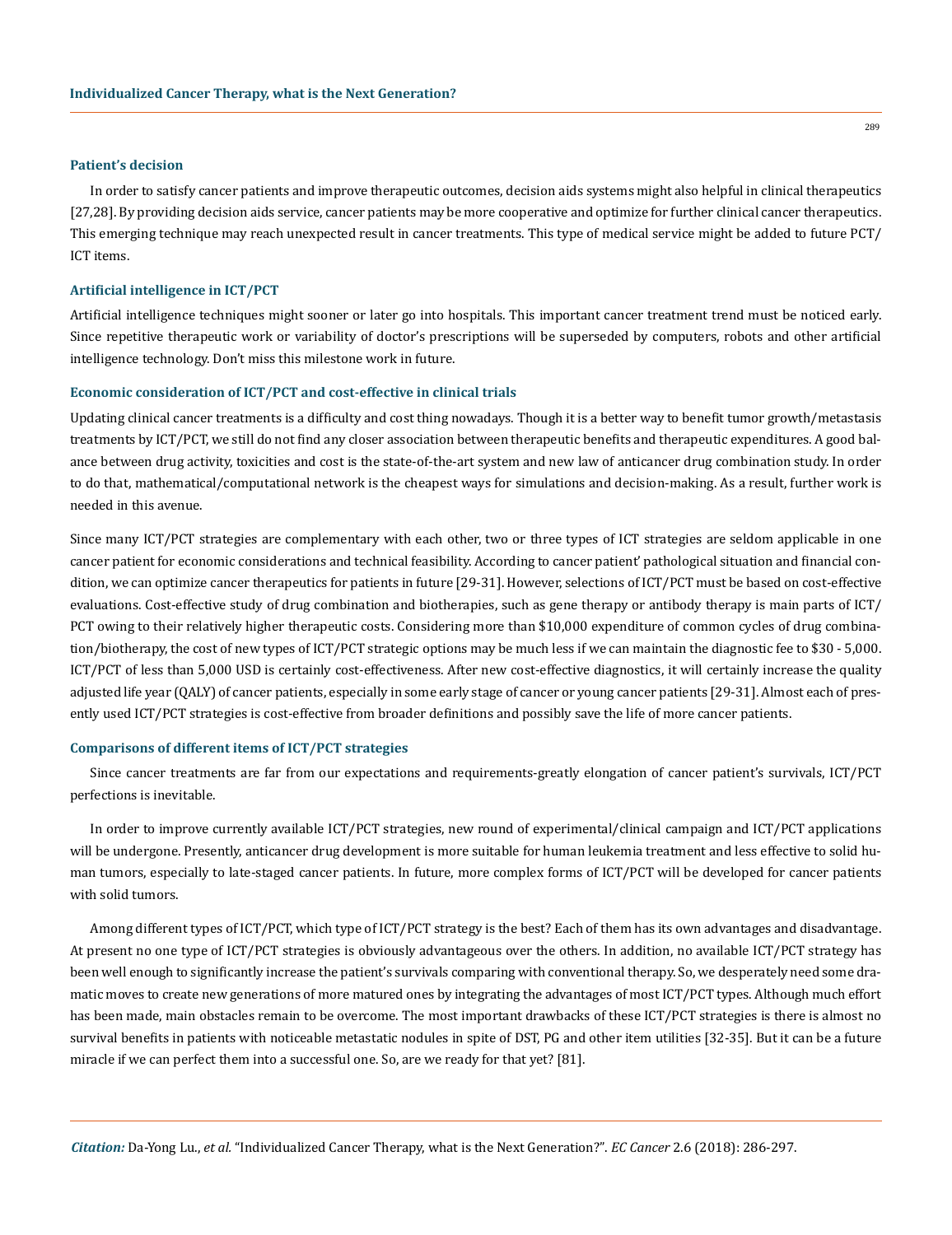#### **Disease information modality**

Cancer is a disease of great diversity of tumor genetic alterations or molecular abnormalities. Normally cancer can be categorized into 6 distinct hallmarks of pathologic processes (Table 1). The different ICT/PCT modalities are utilized for different hallmarks. It is proposed that different cancer hallmarks are suitable from different diagnostic modalities-PCT/ICT strategy.

| <b>Hallmarks of cancer</b>         | <b>Suitable PCT/ICT items or strategy</b>  |
|------------------------------------|--------------------------------------------|
| Sustaining proliferative signaling | DST, PG                                    |
| Resisting cell death               | <b>Biomarkers</b>                          |
| Inducing angiogenesis              | Hormonal/assistant therapy, bioinformatics |
| Evading growth suppressors         | РG                                         |
| Enabling replicative immortality   | PG, bioinformatics                         |
| Invasion and metastasis            | Drug combination, assistant therapy        |

*Table 1: Schematic outlook of associations between biology and pathology mechanisms and ICP/PCT strategies.*

We have personally categorized these relationships into table 1. Following sectors will discuss other important items of PCT/ICT strategies.

Table 2 and 3 represents the technical cores of different types of ICT/PCT strategies nowadays (Table 2 and 3). From our vision, an integrated ICT/PCT strategy/paradigm will be designed from essence of these core technologies. Future biomedical efforts will offer these details and invite new items of ICT/PCT strategies with integrated technique and cutting-edge medical knowledge.

| <b>Major strategy</b> | <b>DNA</b> | <b>RNA</b> | <b>Macromolecules</b> | <b>Bioassay</b> |
|-----------------------|------------|------------|-----------------------|-----------------|
| <b>DST</b>            |            |            |                       | $^{+++}$        |
| PG                    | $^{++}$    |            |                       |                 |
| <b>Bioinformatics</b> | +          | $^{++}$    | $^{+++}$              |                 |
| Metastasis            |            |            | $^{++}$               | $^{\mathrm{+}}$ |
| Drug combinations     |            |            |                       | $^{++}$         |
| Hormonal/assistant    |            |            | $^{++}$               | $^{\mathrm{+}}$ |

*Table 2: The associations between PCT strategies and biological suitability.*

*Symbolic Meaning + Some Suitability; ++ Good Suitability; +++Excellent Suitability; √Needs Future Improvements.*

| <b>ICT</b> strategies      | <b>Core techniques</b>             |
|----------------------------|------------------------------------|
| <b>DST</b>                 | Cell number or viability           |
| PG                         | <b>SNP</b>                         |
| Metastasis condition       | Tomography                         |
| <b>Bioinformatics</b>      | High-throughput techniques (omics) |
| Drug combinations          | Pharmacology                       |
| Hormonal/assistant therapy | Drug characters                    |

*Table 3: Technical cores of different ICT/PCT strategies nowadays.*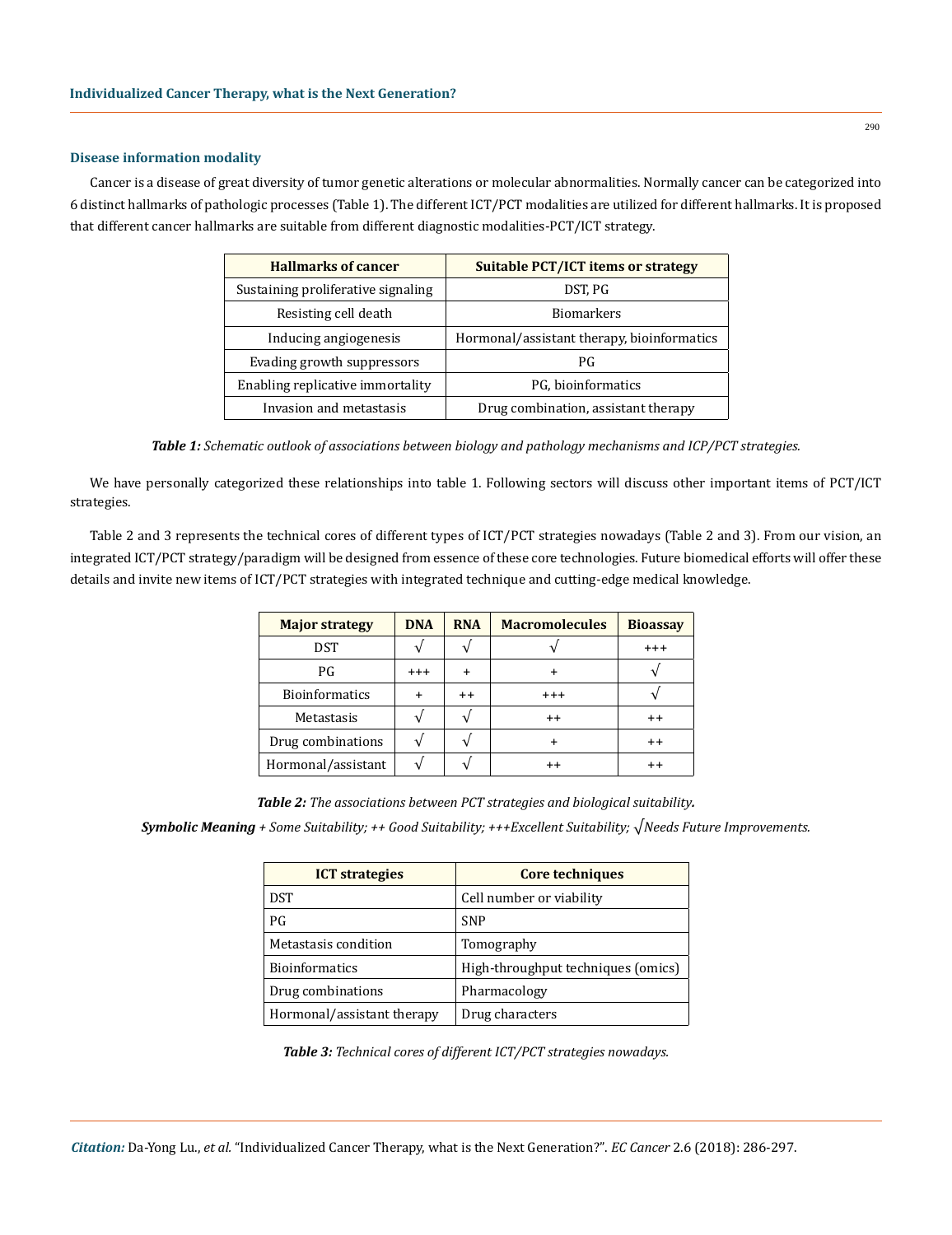#### **Next Generation of ICT/PCT Strategies**

#### **Integration is the key**

One decade ago, we proposed that integrated ICT/PCT systems would be a future trend [5]. After more than one decade, we reiterate our past argument in this article with newest twist.

The good ICT/PCT strategies must contain multiple functionality/therapeutic information-including cancer property revealing, drug types/responsibility, mathematical/computational information treatments [82-86] and decision-aids system [27,28] to individual patients. Thus, future strategy of ICT/PCT must at least contain a process of drug response (pharmacology), tumor pathogenesis information (oncology) and others [87,88]. In the past, pharmacology (DST and drug combination) and tumor characters and pathologic processes (tumor bioinformatics, biomarkers and PG) are separately determined in the clinic. This situation needs to be improved. Certainly, more dramatic technical innovations, such as next generation sequence (NGS) [89] must be incorporated into new generations of ICT/ PCT systems and strategies in future. Among these trends, computational network, patient's decision aids and artificial intelligence must be updated and integrated into one system of ICT/PCT.

Afterwards, ICT/PCT needs to be less and less moneys and multi-levels of medical/pharmacological information. New techniques might change the landscape or blueprint of ICT/PCT study and application scenarios. Some longstanding questions of cancer biology and pathology, such as relationship between cancer heterogeneity and different drug combination therapy might provide new foundation. High-resolution and lower cost ICT/PCT from technical innovations and medical/pharmacologic advancements might create growing usefulness of ICT/PCT strategies in the future (Figure 3).



291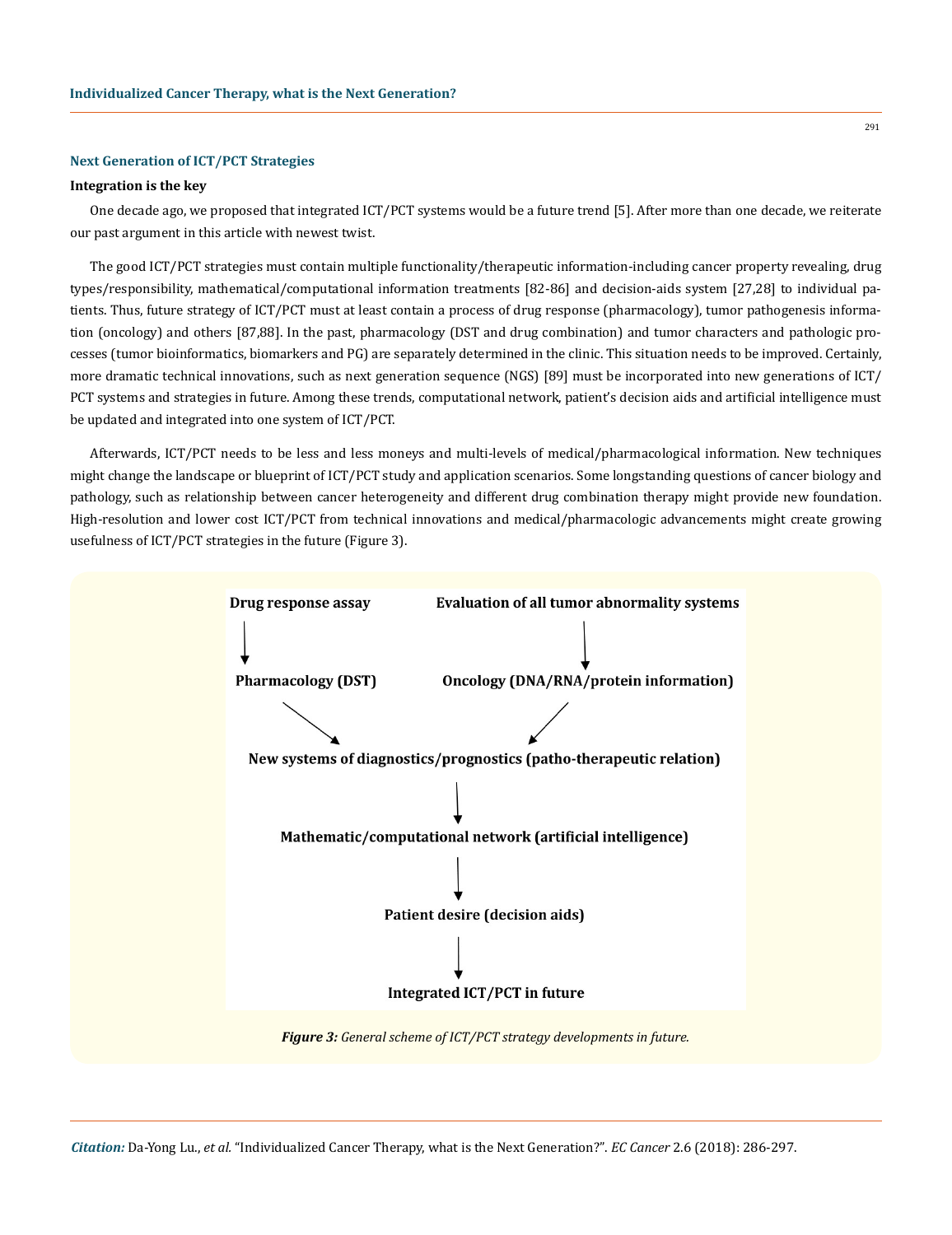#### **Anticancer drug combination updating**

Drug combination optimum strategy is too complicated to be easily mastered by clinical doctors. Though drug combination is a common way to enhance patients' therapeutic outcomes and survivals, there is still much room for updating and improving in both experimental and clinical investigations. In the past, clinical anticancer drug combination is based on doctors' judgment without in-depth therapeutic mechanism supporting. Clinical cancer combination therapies are generally empirical, statistics-oriented or past references rather than well-defined diagnostic/pharmacological association study. Finding new laws regarding anticancer drug combination (efficacy vs toxicity) must be established in future-central dogma establishments [74]. Due to highly complication from medical/pharmacologic situations, we cannot as usual overlook it [75].

The establishment of central dogma for drug combination is no easy task. In order to find this information, every possibility of drug combination must be undergone. Nowadays, approximately 178 anticancer drugs have been licensed worldwide [74-75],

According to mathematic equation (calculation for 2 - 3 anticancer drug combinations); (equation 1 - 2)

 $C2 = (178 \times 177)/(1 \times 2) = 15,753$  (equation 1)

 $C3 = (178 \times 177 \times 176)/(1 \times 2 \times 3) = 924,176$  (equation 2)

At the beginning of this study, we are awed with high numbers of drug combination possibility (Equation 1 and 2). However, when we think about the number of cancer morbidity worldwide, we are relieved suddenly [78]. Our conclusion is that only global coordination of this study can facilitate and master the core of drug combination practice (central dogma) sooner or later.

#### **Conclusion**

ICT/PCT is a difficult approach [90]. In order to in depth understand cancer pathology and therapy for individual patients, well-defined, prospective, retrospective and double-blind ICT/PCT clinical studies and clinical applications are urgently needed. We look forward to some integrated ICT/PCT strategies to be established from empirical to scientific-guided systems. From our perspective of ICT/PCT innovations, integration is the key!

# **Acknowledgements**

This work was funded by Shanghai Science and Technology Foundation of High Educations 97A49.

#### **Competing Interesting**

Authors have declared that no competing interests exist.

# **Bibliography**

- 1. Siegel RL., *et al*. "Cancer stastistics 2017". *[CA- Cancer Journal for Clinicians](https://www.ncbi.nlm.nih.gov/pubmed/28055103)* 67.1 (2017): 7-30.
- 2. Ali I., *et al*[. "Social aspects of cancer genesis".](http://citeseerx.ist.psu.edu/viewdoc/download?doi=10.1.1.682.5963&rep=rep1&type=pdf) *Cancer Therapy* 8.6 (2011): 6-14.
- 3. [Nowell PC. "The clonal evolution of tumor cell populations".](file:///C:/Users/Mounika/Desktop/ECOR-18-RW-355/v) *Science*194.4260 (1976): 23-28.
- 4. [Hanahan D and Weinberg RA. "Hallmarks of cancer, the next generation".](https://www.ncbi.nlm.nih.gov/pubmed/21376230) *Cell* 144.5 (2011): 646-674.
- 5. Lu DY., *et al*[. "Individualized cancer chemotherapy integrating drug sensitivity tests, pathological profile analysis and computational](https://www.ncbi.nlm.nih.gov/pubmed/16168568)  [coordination-an effective strategy to improve clinical treatment".](https://www.ncbi.nlm.nih.gov/pubmed/16168568) *Medical Hypotheses* 66.1 (2006): 45-51.
- 6. Lu DY., *et al*. "Individualized cancer chemotherapy". Hypotheses in Clinical Medicine Ed, Shoja MM, Agutter PS, Tubbs RS, Ghanei M, Ghabili K, Harris A, Loukas M. chapter 13, Nova Science Publisher. US (2012): 199-216.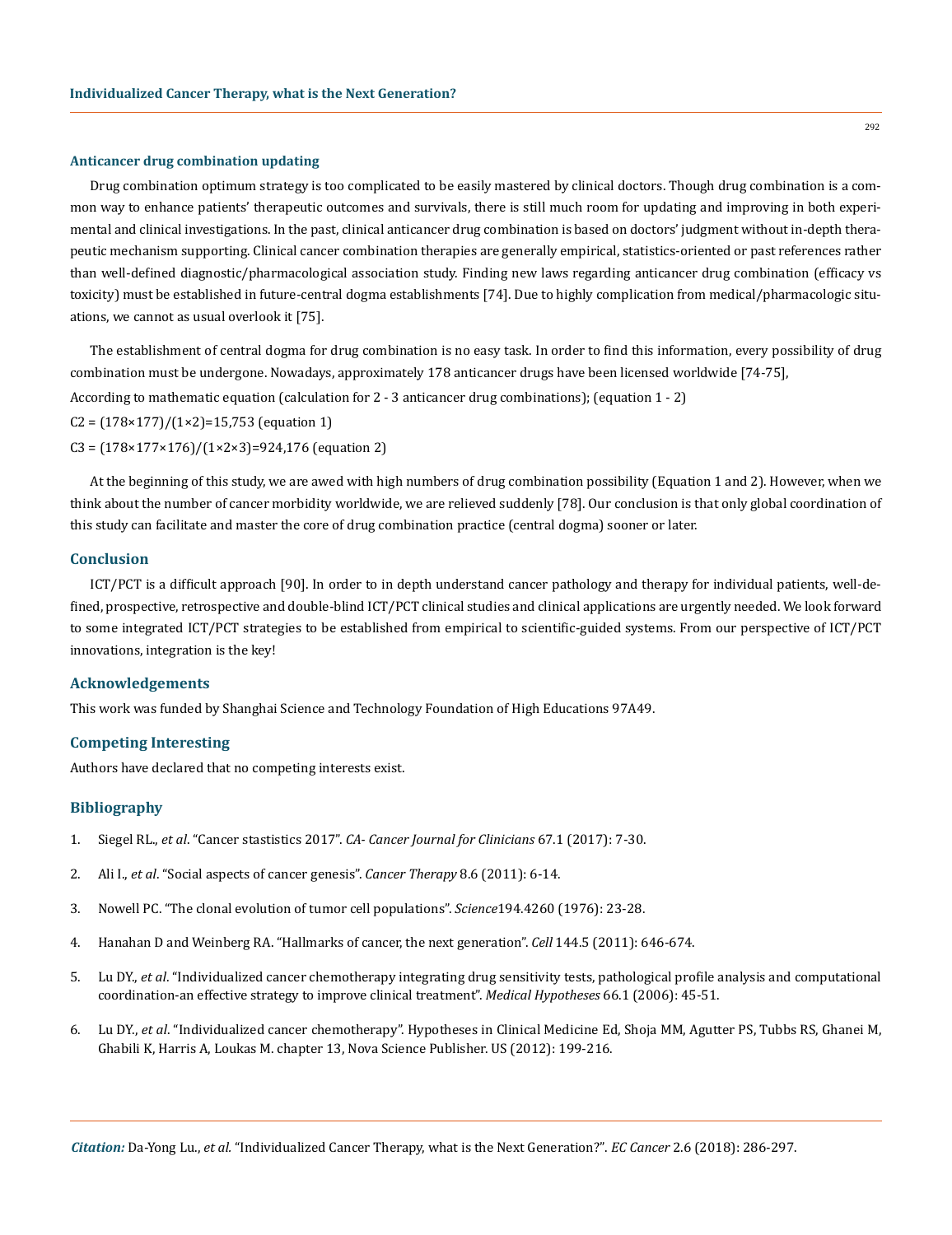- 7. Lu DY., *et al*[. "Personalized cancer therapy, a perspective".](https://www.omicsonline.org/open-access/personalized-cancer-therapy-a-perspective-2161-1459-4-153.php?aid=24665) *Clinical Experimental Pharmacology* 4.2 (2014) 153.
- 8. Lu DY., "Personalized cancer therapy, a perspective". *[International Journal of Pharmacy Practice and Drug Research](https://www.omicsonline.org/open-access/personalized-cancer-therapy-a-perspective-2161-1459-4-153.php?aid=24665)* 4.2 (2014): 108- [118.](https://www.omicsonline.org/open-access/personalized-cancer-therapy-a-perspective-2161-1459-4-153.php?aid=24665)
- 9. [DY. "Personalized cancer chemotherapy, an effective way for enhancing outcomes in clinics". Woodhead Publishing, Elsevier, UK](https://www.researchgate.net/publication/273135234_Personalized_Cancer_Chemotherapy_An_Effective_Way_of_Enhancing_Outcomes_in_Clinics) [\(2014\).](https://www.researchgate.net/publication/273135234_Personalized_Cancer_Chemotherapy_An_Effective_Way_of_Enhancing_Outcomes_in_Clinics)
- 10. Lu DY., *et al*. "Individualized cancer therapy". *Innovations in Pharmaceuticals and Pharmacotherapy* 2.4 (2014): 458-469.
- 11. Lu DY., *et al*[. "Anticancer drug sensitivity testing, a historical review and future perspectives".](https://www.eurekaselect.com/134290/article) *Current Drug Therapy* 10.1 (2015): 44- [55.](https://www.eurekaselect.com/134290/article)
- 12. Lu DY. "Drug sensitivity testing. Personalized Cancer Chemotherapy, An Effective Way for Enhancing Outcomes in Clinics". Ed, Lu DY, Chapter 2, Woodhead Publishing, Elsevier, UK (2014): 5-12.
- 13. [Volm M and Efferth T. "Prediction of cancer drug resistance and implications for personalized medicine".](https://www.ncbi.nlm.nih.gov/pmc/articles/PMC4681783/) *Frontiers in Oncology* 5 [\(2015\): 282.](https://www.ncbi.nlm.nih.gov/pmc/articles/PMC4681783/)
- 14. Lu DY., *et al*[. "Cancer bioinformatics, its impacts on cancer therapy".](https://www.omicsonline.org/open-access/cancer-bioinformatics-its-impacts-on-cancer-therapy-2153-0769-1000e133.php?aid=54043) *Metabolomics* 5.2 (2015): e133.
- 15. [Ocana A and Pandiella A. "Personalized therapies in the cancer "omics" era".](https://www.ncbi.nlm.nih.gov/pubmed/20670437) *Molecular Cancer* 9 (2010): 202.
- 16. [Stransky B and Galante P. "Application of bioinformatics in cancer research". An IMICS Perspective on Cancer Research \(2010\): 211-](https://link.springer.com/chapter/10.1007/978-90-481-2675-0_12) [233.](https://link.springer.com/chapter/10.1007/978-90-481-2675-0_12)
- 17. [Lu DY. "Individualized cancer chemotherapy via cancer biomarkers or bioinformatics detecting". Personalized Cancer Chemotherapy,](https://www.researchgate.net/publication/282566514_Individualized_cancer_chemotherapy_via_cancer_biomarkers_or_bioinformatics_detection) [An Effective Way for Enhancing Outcomes in Clinics. Ed, Lu DY, Chapter 3, Woodhead Publishing, Elsevier, UK \(2014\): 13-20.](https://www.researchgate.net/publication/282566514_Individualized_cancer_chemotherapy_via_cancer_biomarkers_or_bioinformatics_detection)
- 18. Lu DY., *et al*[. "Cancer bioinformatics for update anticancer drug developments and personalized therapeutics".](https://www.ncbi.nlm.nih.gov/pubmed/28190390) *Reviews on Recent Clinical Trials* [12.2 \(2017\): 101-110.](https://www.ncbi.nlm.nih.gov/pubmed/28190390)
- 19. [Meyer UA. "Pharmacogenetics-five decades of therapeutic lessons from genetic diversity".](https://www.ncbi.nlm.nih.gov/pubmed/15372089) *International Journal of Pharmacy Practice [and Drug Research](https://www.ncbi.nlm.nih.gov/pubmed/15372089)* 5.9 (2004): 669-676.
- 20. Lu DY. "Pharmacogenetics. Personalized Cancer Chemotherapy, An Effective Way for Enhancing Outcomes in Clinics. Ed, Lu DY, Chapter 4, Woodhead Publishing, Elsevier, UK (2014): 21-28.
- 21. Lu DY., *et al*[. "Pharmacogenetics of cancer therapy: breakthroughs from beyond? Future Science OA 1.4 \(2015\): 15.](https://www.ncbi.nlm.nih.gov/pmc/articles/PMC5137899/)
- 22. Lu DY., *et al*[. "New insights into individualized antimetastatic therapy".](https://www.omicsonline.org/open-access/new-insights-into-individualized-antimetastatic-therapy-atbm.1000106.php?aid=14229) *Advanced Techniques in Biology and Medicine* 1.1 (2013): 106.
- 23. Lu DY. "Individualized antimetastatic therapy. Personalized Cancer Chemotherapy, An Effective Way for Enhancing Outcomes in Clinics". Ed, Lu DY, Chapter 5, Woodhead Publishing, Elsevier, UK (2014): 29-36.
- 24. Lu DY. "Drug combinations. Personalized Cancer Chemotherapy, An Effective Way for Enhancing Outcomes in Clinics. Ed, Lu DY, Chapter 6, Woodhead Publishing, Elsevier, UK (2014): 37-42.
- 25. Lu DY. "Assistant chemotherapy. Personalized Cancer Chemotherapy, An Effective Way for Enhancing Outcomes in Clinics. Ed, Lu DY, Chapter 7, Woodhead Publishing, Elsevier, UK (2014): 43-48.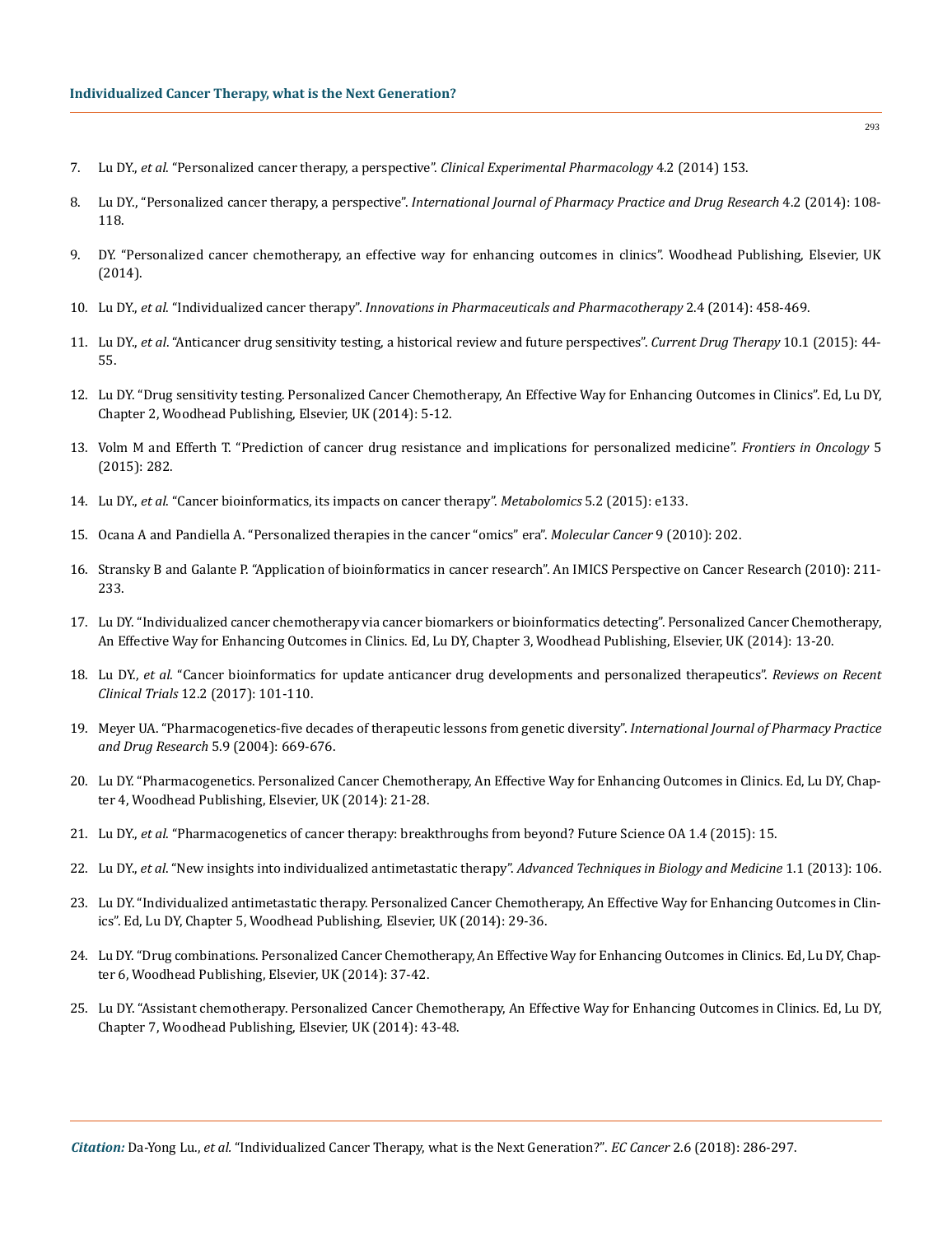- 26. Lu DY., *et al*. "Old theories revisited on cancer assistant therapy". *[International Journal of Medical Research and Health Sciences](https://www.researchgate.net/publication/270396395_Old_theories_revisited_on_cancer_assistant_therapy)* 1 [\(2014\): 50-57.](https://www.researchgate.net/publication/270396395_Old_theories_revisited_on_cancer_assistant_therapy)
- 27. [O'Connor A. "Using decision aids to help patients navigate the "grey zone" of medical decision-making".](https://www.ncbi.nlm.nih.gov/pmc/articles/PMC1867846/) *CMAJ* 176.11 (2007): 1597- [1598.](https://www.ncbi.nlm.nih.gov/pmc/articles/PMC1867846/)
- 28. Holbrook A., *et al*[. "Influence of decision aids on patient preferences for anticoagulant therapy: a randomized trial".](https://www.ncbi.nlm.nih.gov/pubmed/17515584) *CMAJ* 176.11 [\(2007\): 1583-1587.](https://www.ncbi.nlm.nih.gov/pubmed/17515584)
- 29. Lu DY., *et al*[. "Cost-effectiveness considerations of individualized cancer chemotherapy".](https://www.omicsonline.org/open-access/cost-effectiveness-considerations-of-individualized-cancer-chemotherapy-2167-1052.1000e121.php?aid=15996) *Advances in Pharmacoepidemiology and Drug Safety* [2.5 \(2013\): e121.](https://www.omicsonline.org/open-access/cost-effectiveness-considerations-of-individualized-cancer-chemotherapy-2167-1052.1000e121.php?aid=15996)
- 30. [Naeim A and Keeler EB. "Is adjuvant therapy for older patients with node \(-\) early breast cancer cost-effective?".](https://www.ncbi.nlm.nih.gov/pubmed/15607936) *Critical Review in [Oncology/Hematology](https://www.ncbi.nlm.nih.gov/pubmed/15607936)* 53.1 (2005): 81-89.
- 31. [Lu DY. "Cost-effectiveness consideration. Personalized Cancer Chemotherapy, An Effective Way for Enhancing Outcomes in Clinics".](https://www.omicsonline.org/open-access/cost-effectiveness-considerations-of-individualized-cancer-chemotherapy-2167-1052.1000e121.php?aid=15996) [Ed, Lu DY, Chapter 8, Woodhead Publishing, Elsevier, UK \(2014\): 49-59.](https://www.omicsonline.org/open-access/cost-effectiveness-considerations-of-individualized-cancer-chemotherapy-2167-1052.1000e121.php?aid=15996)
- 32. [Talmadge JE and Fidler IJ. "The biology of cancer metastasis: historical perspective".](http://cancerres.aacrjournals.org/content/canres/early/2010/07/01/0008-5472.CAN-10-1040.full.pdf) *Cancer Research* 70.14 (2010): 5649-5669.
- 33. [Valastyan S and Weinberg RA. "Tumor metastasis: molecular insights and evolving paradigms".](https://www.ncbi.nlm.nih.gov/pubmed/22000009) *Cell* 147.2 (2011): 275-292.
- 34. Lu DY., *et al*. "Cancer metastases and clinical therapies". *Cell and Developmental Biology* 1.4 (2012): e110.
- 35. Lu DY., *et al*[. "Cancer Metastasis treatments".](http://www.ingentaconnect.com/content/ben/cdth/2013/00000008/00000001/art00003) *Current Drug Therapy* 8.1 (2013): 24-29.
- 36. Lu DY., *et al*[. "Antimetastatic activities and mechanisms of bisdioxopiperazine compounds".](https://www.researchgate.net/publication/47447575_Antimetastatic_Activities_and_Mechanisms_of_Bisdioxopiperazine_Compounds) *Anti-Cancer Agent Medicinal Chemistry* [10.7 \(2010\): 564-570.](https://www.researchgate.net/publication/47447575_Antimetastatic_Activities_and_Mechanisms_of_Bisdioxopiperazine_Compounds)
- 37. [Mina LA and Sledge GW. "Rethinking the metastatic cascade as a therapeutic target".](https://www.ncbi.nlm.nih.gov/pubmed/21502993) *Nature Reviews Clinical Oncology* 8.6 (2011): [325-332.](https://www.ncbi.nlm.nih.gov/pubmed/21502993)
- 38. Paez-Ribes M., *et al*[. "Antiangiogenic therapy elicits malignant progression of tumors to increased local invasion and distant metasta](https://www.ncbi.nlm.nih.gov/pubmed/19249680)sis". *Cancer Cell* [15.3 \(2009\): 220-231.](https://www.ncbi.nlm.nih.gov/pubmed/19249680)
- 39. Ebos JML., *et al*[. "Accelerated metastasis after short-term treatment with a potent inhibitor of tumor angiogenesis".](https://www.ncbi.nlm.nih.gov/pubmed/19249681) *Cancer Cell* 15.3 [\(2009\): 232-239.](https://www.ncbi.nlm.nih.gov/pubmed/19249681)
- 40. Lu DY., *et al*[. "Antimetastatic activities and mechanisms of action among Bisdioxopiperazine compounds. Pharmaceutical Formula](https://www.researchgate.net/publication/304770364_Antimetastatic_activities_and_mechanisms_of_action_among_Bisdioxopiperazine_compounds)[tion and Medicinal Chemistry: Mechanisms, Developments and Treatments". Ed. Bruce Moore. chapter 2, Nova Science Publishing,](https://www.researchgate.net/publication/304770364_Antimetastatic_activities_and_mechanisms_of_action_among_Bisdioxopiperazine_compounds) [US \(2016\): 73-106.](https://www.researchgate.net/publication/304770364_Antimetastatic_activities_and_mechanisms_of_action_among_Bisdioxopiperazine_compounds)
- 41. Lu DY., *et al*[. "Anticancer drug development, system updating and global participations".](https://www.eurekaselect.com/146667/article) *Current Drug Therapy* 12.1 (2017): 37-45.
- 42. Lu DY., *et al*[. "Anticancer drug development, getting out from bottleneck".](https://www.researchgate.net/publication/316428480_Anticancer_Drug_Development_Getting_Out_From_Bottleneck) *Journal of Medicinal Chemistry* 7.1 (2017): 423.
- 43. Gupta SC., *et al*[. "Cancer drug discovery by repurposing: teaching new tricks to old dogs".](https://www.sciencedirect.com/science/article/pii/S0165614713001168) *Trends in Pharmacological Sciences* 34.9 [\(2013\): 507-517.](https://www.sciencedirect.com/science/article/pii/S0165614713001168)
- 44. Lu D., *et al*[. "Structural aberration of cellular sialic acids and their functions in cancer".](https://link.springer.com/article/10.1007/s11741-001-0016-6) *Journal of Shanghai University (English Edition)* [5.2 \(2001\): 164-170.](https://link.springer.com/article/10.1007/s11741-001-0016-6)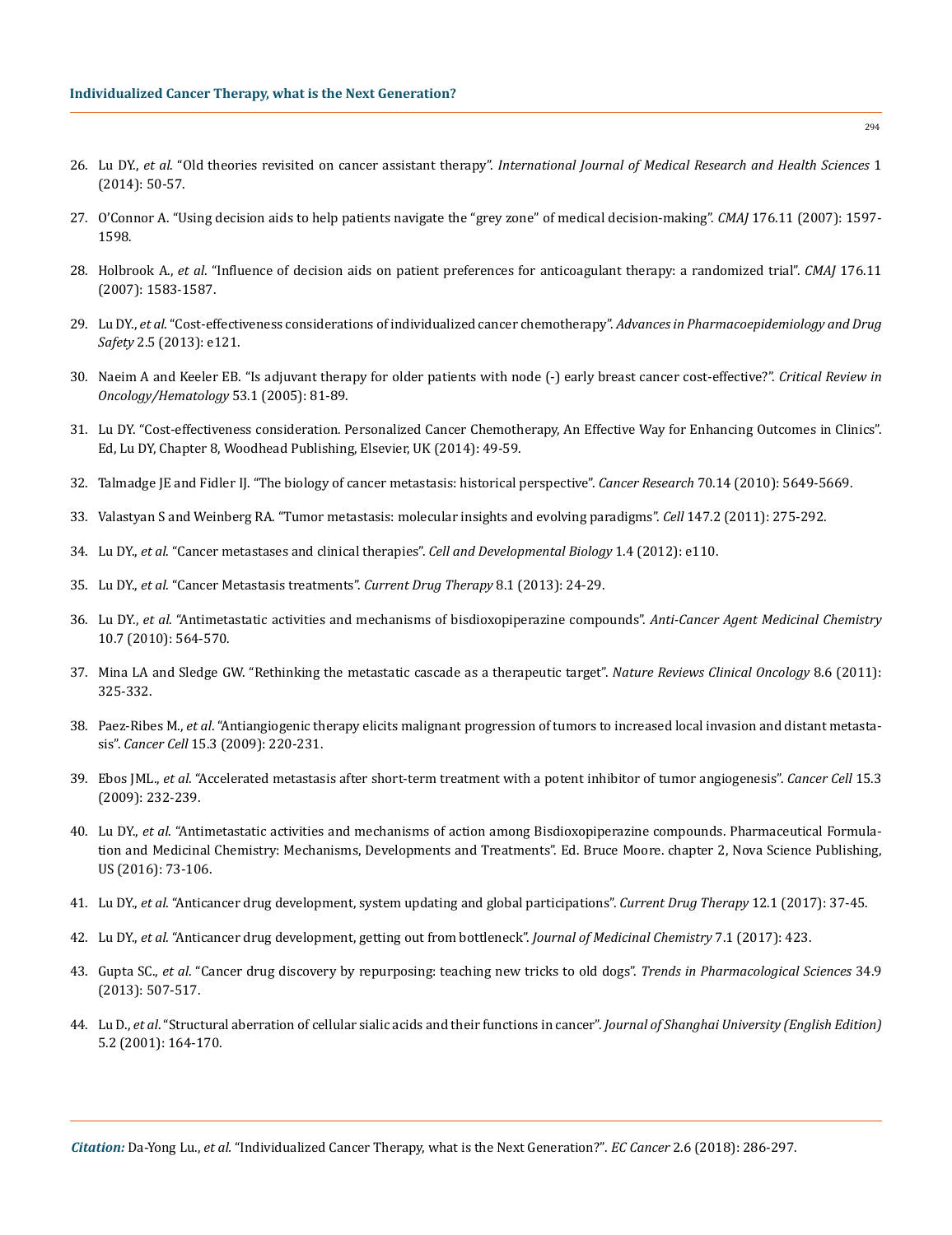- 45. [Varki NM and Varki A. "Diversity in cell surface sialic acid presentations: implications for biology and disease".](https://www.ncbi.nlm.nih.gov/pubmed/17632542) *Lab Investigation* 87.9 [\(2007\): 851-857.](https://www.ncbi.nlm.nih.gov/pubmed/17632542)
- 46. [Varki A. "Sialic acids in human health and disease".](https://www.ncbi.nlm.nih.gov/pubmed/18606570) *Trends in Molecular Medicine* 14.8 (2008): 351-360.
- 47. Lu DY., *et al*[. "Antimetastatic therapy targeting aberrant sialylation profiles in cancer cells". Drug Therapy Studies 1.1 \(2011\): e12.](http://www.pagepress.org/journals/index.php/dts/article/view/3074)
- 48. Lu, D.Y., *et al*[. "Development of antimetastatic drugs by targeting tumor sialic acids".](https://www.ncbi.nlm.nih.gov/pmc/articles/PMC3447616/) *Scientia Pharmaceutica* 80.3 (2012): 497-508.
- 49. Bull C., *et al*[. "Targeting aberrant sialylation in cancer cells using a fluorinated sialic acid analog impairs adhesion, migration, and in](https://www.ncbi.nlm.nih.gov/pubmed/23974695) vivo tumor growth". *[Molecular Cancer Therapeutics](https://www.ncbi.nlm.nih.gov/pubmed/23974695)* 12.10 (2013): 1935-1946.
- 50. [Xi YC and Lu DY. "The relationship between tumor sialic acids and neoplasm metastases". Cell and Developmental Biology". 1.3](https://www.omicsonline.org/open-access/the-relationship-between-tumor-sialic-acids-and-neoplasm-metastasis-and-as-a-drug-target-2168-9296.1000e106.php?aid=7038)  [\(2012\): e106.](https://www.omicsonline.org/open-access/the-relationship-between-tumor-sialic-acids-and-neoplasm-metastasis-and-as-a-drug-target-2168-9296.1000e106.php?aid=7038)
- 51. Lu DY., *et al*[. "Inhibitions of some antineoplastic drugs on serum sialic acid levels in mice bearing tumors".](https://www.ncbi.nlm.nih.gov/pmc/articles/PMC3617655/) *Scientia Pharmaceutica* [81.1 \(2013\): 223-231.](https://www.ncbi.nlm.nih.gov/pmc/articles/PMC3617655/)
- 52. Lu DY., *et al*[. "Different spontaneous pulmonary metastasis inhibitions against Lewis lung carcinoma in mice by bisdioxopiperazine](https://www.ncbi.nlm.nih.gov/pubmed/21179367)  [compounds of different treatment schedules".](https://www.ncbi.nlm.nih.gov/pubmed/21179367) *Scientia Pharmaceutica* 78.1 (2010): 13-20.
- 53. [Marx V. "Tracking metastasis and tracking cancer".](https://www.nature.com/articles/494131a) *Nature* 494 (2013): 131-136.
- 54. Reuben JM., *et al*[. "Circulating tumor cells, disease progression, and survival in metastatic breast cancer".](https://www.nejm.org/doi/full/10.1056/nejmoa040766) *The New England Journal of Medicine* [351 \(2004\): 781-791.](https://www.nejm.org/doi/full/10.1056/nejmoa040766)
- 55. Lu DY., *et al*[. "Effects of cancer chemotherapy on the blood fibrinogen concentrations of cancer patients".](file:///C:/Users/Mounika/Desktop/ECOR-18-RW-355/v) *Journal of International Medical Research* [28.6 \(2000\): 313-317.](file:///C:/Users/Mounika/Desktop/ECOR-18-RW-355/v)
- 56. Lu DY., *et al*[. "Effects of anticancer drugs on the binding of 125I-fibrinogen to two leukemia cell lines in vitro](https://www.ncbi.nlm.nih.gov/pubmed/15458280)*". Journal of International Medical Research* [32.5 \(2004\): 488-491.](https://www.ncbi.nlm.nih.gov/pubmed/15458280)
- 57. Lu DY., *et al*[. "Treatment of solid tumors and metastases by fibrinogen-targeted anticancer drug therapy".](https://www.sciencedirect.com/science/article/pii/S0306987706005032) *Medicinal Hypotheses* 68.1 [\(2007\): 188-193.](https://www.sciencedirect.com/science/article/pii/S0306987706005032)
- 58. Lu DY., *et al*[. "Relationship between blood fibrinogen concentration and pathological features of cancer patients: a 139-case clinical](http://thescipub.com/pdf/10.3844/ojbsci.2007.8.11)  study". *[OnLine Journal of Biological Sciences](http://thescipub.com/pdf/10.3844/ojbsci.2007.8.11)* 7.1 (2007): 8-11.
- 59. [Bobek V. "Anticoagulant and fibrinolytic drugs-possible agents in treatment of lung cancer?".](https://www.ncbi.nlm.nih.gov/pubmed/22292773) *Anticancer Agents in Medicinal Chemistry* [12.6 \(2012\): 580-588.](https://www.ncbi.nlm.nih.gov/pubmed/22292773)
- 60. Lu DY., *et al*[. "Tumor fibrin/fibrinogen matrix as a unique therapeutic target for pulmonary cancer growth and metastases".](https://www.researchgate.net/publication/273124110_Tumor_fibrinfibrinogen_matrix_as_a_unique_therapeutic_target_for_pulmonary_cancer_growth_and_metastases) *Pulmonol[ogy and Clinical Research](https://www.researchgate.net/publication/273124110_Tumor_fibrinfibrinogen_matrix_as_a_unique_therapeutic_target_for_pulmonary_cancer_growth_and_metastases)* 3.1 (2015): 1027.
- 61. Rothwell P., *et al*[. "Effect of daily aspirin on long-term risk of death due to cancer: analysis of individual patient data from randomized](https://www.ncbi.nlm.nih.gov/pubmed/21144578) trials". *Lancet* [377.9759 \(2011\): 31-41.](https://www.ncbi.nlm.nih.gov/pubmed/21144578)
- 62. Thiery JP., *et al*[. "Epithelial-mesenchymal transitions in development and disease".](https://www.ncbi.nlm.nih.gov/pubmed/19945376) *Cell* 139.5 (2009): 871-890.
- 63. [Kalluri R and Weinberg RA. "The basics of epithelial-mesenchymal transition".](https://www.ncbi.nlm.nih.gov/pubmed/19487818) *The Journal of Clinical Investigation* 119.6 (2009): [1420-1428.](https://www.ncbi.nlm.nih.gov/pubmed/19487818)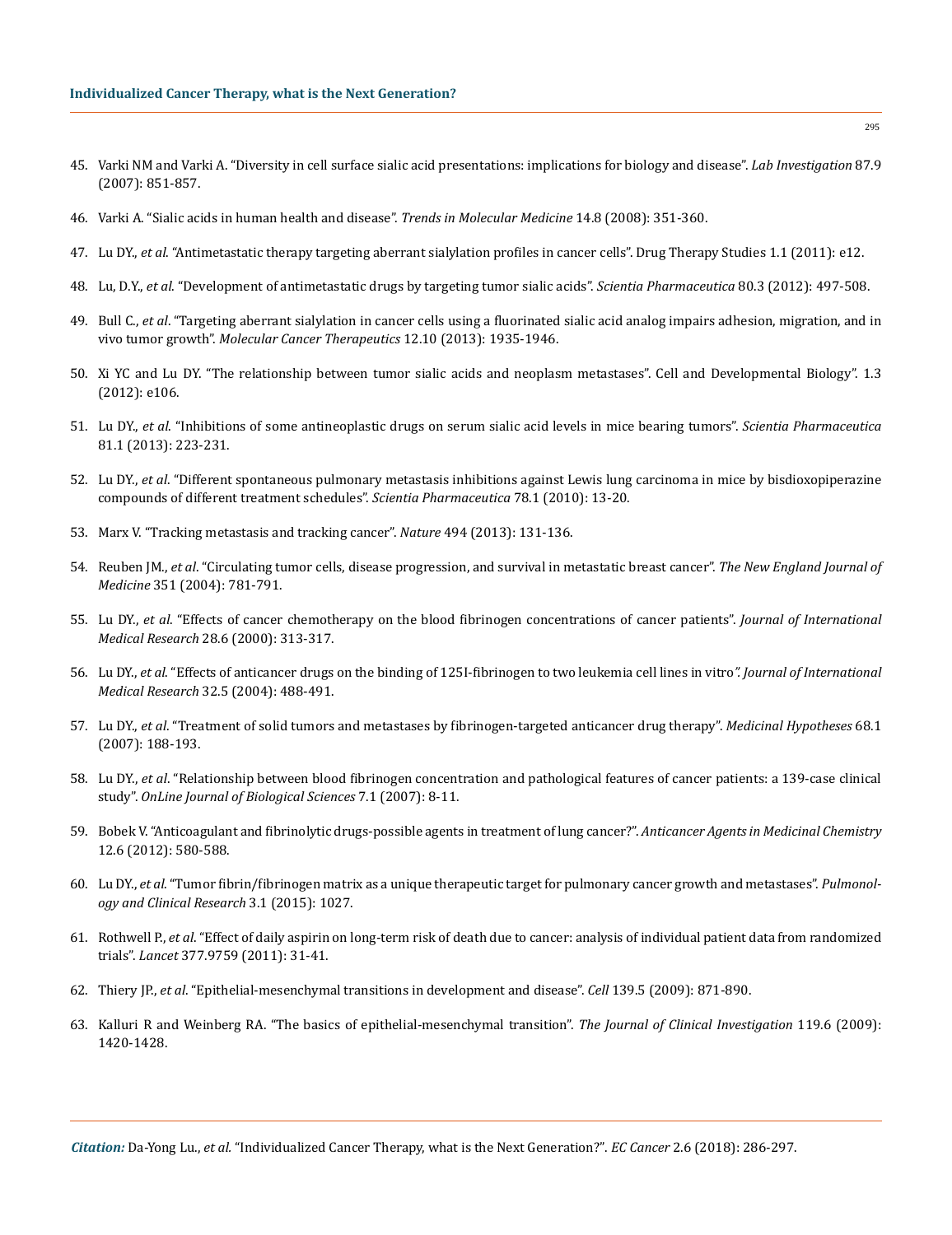- 64. Tsai JH., *et al*[. "Spatiotemporal regulation of epithelial mesenchymal transition is essential for squamous cell carcinoma metastasis".](file:///C:/Users/Mounika/Desktop/ECOR-18-RW-355/v) *Cancer Cell* [22.6 \(2012\): 725-736.](file:///C:/Users/Mounika/Desktop/ECOR-18-RW-355/v)
- 65. Ocana OH., *et al*[. "Metastatic colonization requires the repression of the epithelial-mesenchymal transition inducer Prrx1".](https://www.ncbi.nlm.nih.gov/pubmed/23201163) *Cancer Cell* [22.6 \(2012\): 709-724.](https://www.ncbi.nlm.nih.gov/pubmed/23201163)
- 66. [Brabletz T. "EMT and MET in metastasis: where are the cancer stem cells?".](file:///C:/Users/Mounika/Desktop/ECOR-18-RW-355/v) *Cancer Cell* 22.6 (2012): 699-701.
- 67. [Van Denderen BJW and Thompson EW. "The to and fro of tumour spread".](https://www.ncbi.nlm.nih.gov/pubmed/23344357) *Nature* 493.7433 (2013): 487-488.
- 68. Lu DY., *et al*[. "Cancer metastasis, a clinical dilemma for therapeutics".](https://www.eurekaselect.com/144690/article) *Current Drug Therapy* 11.2 (2016): 163-169.
- 69. Pavelic SK., *et al*[. "Metastasis: new perspectives on an old problem".](https://www.ncbi.nlm.nih.gov/pmc/articles/PMC3052211) *Molecular Cancer* 10 (2011): 22.
- 70. [Olson BM and McNeel DG. "Monitoring regulatory immune responses in tumor immunotherapy clinical trials".](https://www.ncbi.nlm.nih.gov/pmc/articles/PMC3644716/) *Frontier in Oncology* [3 \(2013\): 109.](https://www.ncbi.nlm.nih.gov/pmc/articles/PMC3644716/)
- 71. Lu DY., *et al*. "Combination chemical agents with biological means in cancer therapy". *Research and Reviews in BioScience* 7.4 (2013): 153-155.
- 72. [Tipping AJ and Melo JV. "Imatinib mesylate in combination with other chemotherapeutic drugs: In vitro studies".](https://www.ncbi.nlm.nih.gov/pubmed/12783381) *Semin Hematol* 40.2 [\(2003\): 83-91.](https://www.ncbi.nlm.nih.gov/pubmed/12783381)
- 73. [Druker B. "Imatinib alone and in combination for chronic myeloid leukemia".](https://www.ncbi.nlm.nih.gov/pubmed/12563611) *Seminars in Hematology* 40.1 (2003): 50-58.
- 74. Lu DY., *et al*. "Drug combinations in cancer treatment". *[Clinical Experimental Pharmacology](https://www.omicsonline.org/drug-combinations-in-cancer-treatments-2161-1459.1000134.php?aid=19970)* 3 (2013): 134.
- 75. Lu DY., *et al*[. "Anticancer drug combination, how far we can go through?".](https://www.ncbi.nlm.nih.gov/pubmed/27039923) *Anti-Cancer Agents in Medicinal Chemistry* 17.1 (2017): 21- [28.](https://www.ncbi.nlm.nih.gov/pubmed/27039923)
- 76. Lu DY., *et al*[. "Anticancer drug combinations, a big momentum is needed".](https://www.omicsonline.org/open-access/anticancer-drug-combinations-a-big-momentum-is-needed-2153-0769-1000e139.php?aid=60371) *Metabolomics* 5.3 (2015): e139.
- 77. Lu DY., *et al*. "Anticancer drug combinations: the next medical challenge". *Innovations in Pharmaceuticals and Pharmacotherapy* 3.3 (2015): 637-649.
- 78. Lu DY., *et al*[. "Drug combination in clinical cancer treatments".](https://www.ingentaconnect.com/contentone/ben/rrct/2017/00000012/00000003/art00012) *Reviews on Recent Clinical Trials* (2017).
- 79. Lu DY., *et al*[. "Anticancer drug combinations, studies from different pathways".](https://www.omicsonline.org/open-access/anticancer-drug-combinations-studies-from-different-pathways-2168-9296-1000166.php?aid=65999) *Cell and Developmental Biology* 4.5 (2015): 166.
- 80. Lu DY., *et al*. "Anticancer drug combinations, studies for all possibilities". *[Advances in Pharmacoepidemiology and Drug Safety](https://www.omicsonline.org/open-access/anticancer-drug-combinations-studies-for-all-possibilities-2167-1052-1000e138.php?aid=67600)* 5.1 [\(2016\) e138.](https://www.omicsonline.org/open-access/anticancer-drug-combinations-studies-for-all-possibilities-2167-1052-1000e138.php?aid=67600)
- 81. Lu DY., *et al*[. "Individualized cancer chemotherapy, are we ready for that yet?"](https://www.omicsonline.org/open-access/individualized-cancer-chemotherapy-are-we-ready-for-that-yet-2153-0769.1000e113.php?aid=4876) *Metabolomics* 2 (2012): e113.
- 82. [Komarova NL. "Mathematical modeling of tumorigenesis, mission possible".](https://www.ncbi.nlm.nih.gov/pubmed/15608511) *Current Opinion in Oncology* 17.1 (2006): 39-43.
- 83. [Khalil C. "System biology for cancer".](https://www.ncbi.nlm.nih.gov/pubmed/15608512) *Current Opinion in Oncology* 17.1 (2006): 44-48.
- 84. Lu DY., *et al*. "Employing new mathematical models and equations to evaluate risk-benefit criteria of clinical therapeutics". *Online Journal of Biological Science* 7.1 (2007): 1-2.
- 85. Waterman MS. "Introduction to computational biology; maps, sequence and genomes". CRC Press, Taylor Francis Group LLC, US (2000).

*Citation:* Da-Yong Lu., *et al.* "Individualized Cancer Therapy, what is the Next Generation?". *EC Cancer* 2.6 (2018): 286-297.